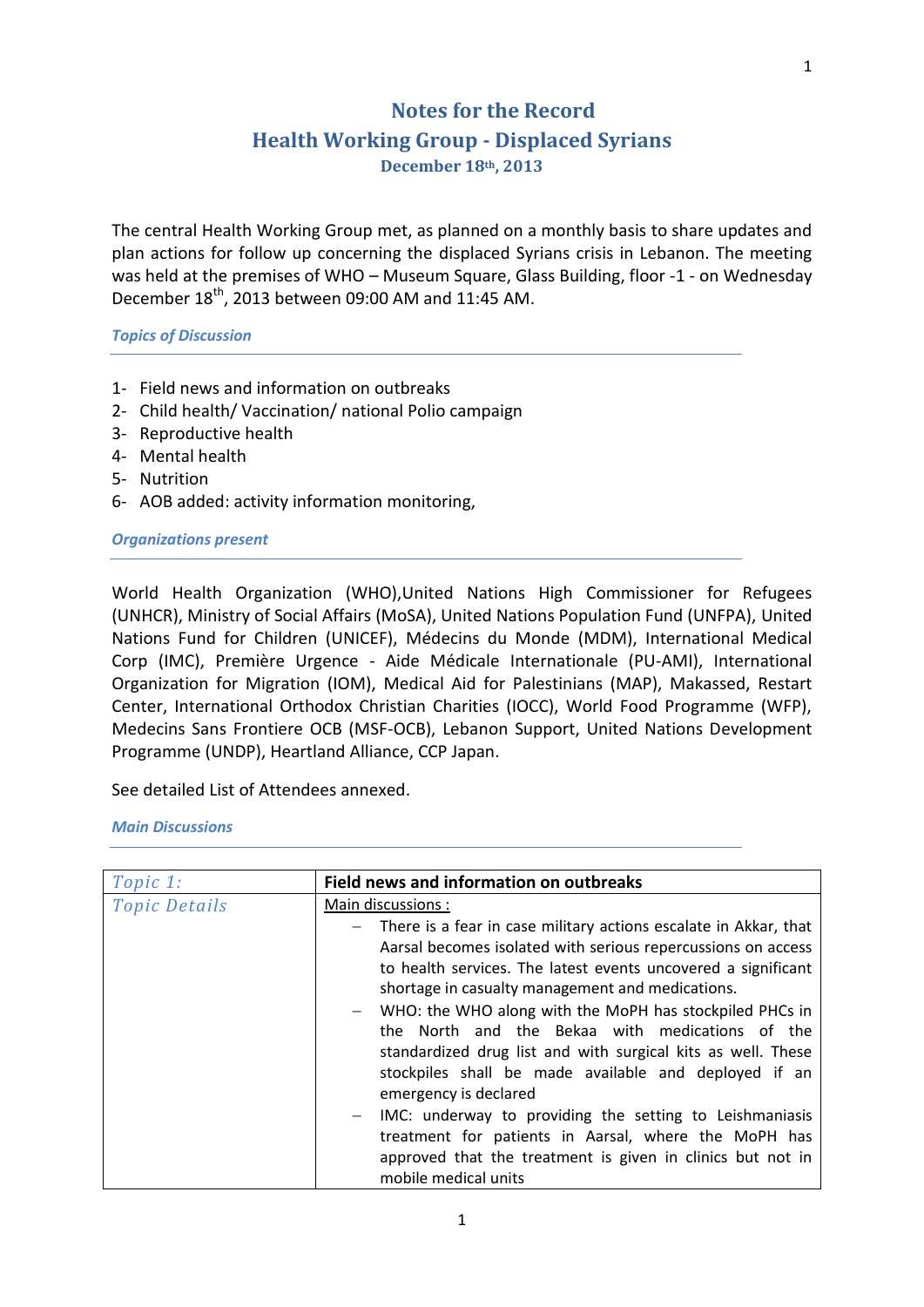| UNHCR: 2 cases of Acute Flaccid Paralysis (AFP) have been        |
|------------------------------------------------------------------|
| identified, 1 in Bekaa and another in the North                  |
| WHO: The Polio outbreak in North-East Syria has been             |
| confirmed, whereas no cases of confirmed Polio have been         |
| identified in Lebanon, although it is expected to identify cases |
| of AFP on an average of 35-40 cases per year since the active    |
| surveillance has been reactivated                                |
| WHO: the national school-based surveillance system has been      |
| reactivated for influenza and influenza-like diseases, and so    |
| far reported numbers are within normally expected ranges         |
| Recommendations:                                                 |
|                                                                  |
| MDM: security in the North and Baalbek regions is getting        |
| critical at most times, thus stockpiling medications is          |
| necessary in the case of a complete cut-off from those regions   |
| MoSA: It is expected that there will be consecutive strikes on   |
| Aarsal, and considering the fact that Aarsal residents are not   |
| able to leave the village to seek health care for security       |
| reasons, it is necessary that the few health actors inside of    |
| Aarsal are provided with support in terms of medication and      |
|                                                                  |
| equipment to ensure that they will be able to provide health     |
| care services in case of emergencies                             |
| UNHCR: it is important that partners concentrate on              |
| improving PHC services in order not to overburden the health     |
| system's secondary and tertiary health care systems              |

| Topic 2:                                                                                                                       | Child health/vaccination/national Polio campaign                                                                                                                                                                                                                                                                                                                                                                                                                                                                                                                                                                                    |               |  |
|--------------------------------------------------------------------------------------------------------------------------------|-------------------------------------------------------------------------------------------------------------------------------------------------------------------------------------------------------------------------------------------------------------------------------------------------------------------------------------------------------------------------------------------------------------------------------------------------------------------------------------------------------------------------------------------------------------------------------------------------------------------------------------|---------------|--|
| <b>Topic Details</b>                                                                                                           | Main discussions :<br>UNICEF: announcing that there are current talks with the<br>WHO and the MoPH concerning plans for vaccination<br>campaigns in mid and end of February, where the former will<br>be a Polio campaign, and the latter a Polio and Measles<br>campaign<br>WHO: the vaccination cluster coverage survey results are<br>being finalized and they suggest the need for a more targeted<br>vaccination campaign ; however, results will be shared once<br>finalized<br>Recommendations:<br>IMC: it is important to strengthen the routine vaccination<br>activities to ensure that a better immunization is attained |               |  |
|                                                                                                                                | WHO: it is important to harmonize all immunization strategies<br>with Syria and other neighboring countries                                                                                                                                                                                                                                                                                                                                                                                                                                                                                                                         |               |  |
| <b>Action Items:</b>                                                                                                           | Person responsible:                                                                                                                                                                                                                                                                                                                                                                                                                                                                                                                                                                                                                 | Deadline:     |  |
| Share vaccination cluster<br>results<br>coverage<br>survey<br>with the members of the<br>health<br>working<br>central<br>group | <b>WHO</b>                                                                                                                                                                                                                                                                                                                                                                                                                                                                                                                                                                                                                          | February 2014 |  |

| Topic: | <b>Reproductive health (RH)</b> |
|--------|---------------------------------|
|        |                                 |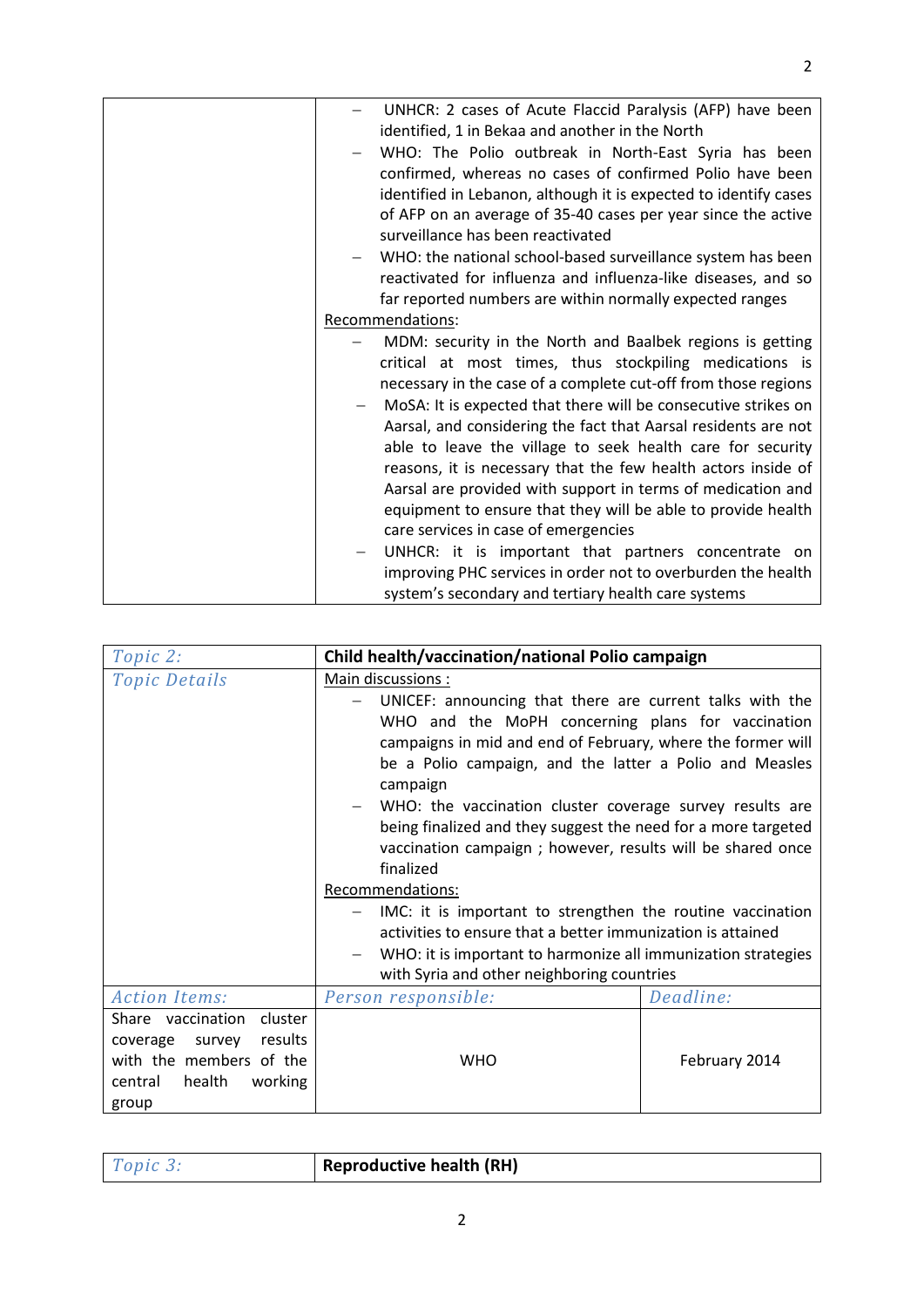| <i>Topic Details</i> | Main discussions :                                                                                                                                                                                                                                                                                                                                                                                                                                                         |  |
|----------------------|----------------------------------------------------------------------------------------------------------------------------------------------------------------------------------------------------------------------------------------------------------------------------------------------------------------------------------------------------------------------------------------------------------------------------------------------------------------------------|--|
|                      | UNFPA:                                                                                                                                                                                                                                                                                                                                                                                                                                                                     |  |
|                      | planning to conduct family planning counseling<br>$\circ$<br>training sessions in all regions of Lebanon, prior to<br>which a short assessment will be conducted to<br>identify the different family planning services<br>provided by partners                                                                                                                                                                                                                             |  |
|                      | RH kits and supplements will continue to be provided<br>$\circ$<br>A comprehensive RH assessment is also being planned<br>O<br>for <b>XXX</b>                                                                                                                                                                                                                                                                                                                              |  |
|                      | The UNFPA is coordinating all its activities with the RH<br>$\circ$<br>unit of the MoPH                                                                                                                                                                                                                                                                                                                                                                                    |  |
|                      | UNHCR: the antenatal care card designed especially for the<br>minimum package of antenatal care services that will be<br>provided by UNHCR implementing partners is now available at<br>UNHCR and is to be circulated to all partners who are<br>encouraged to use it                                                                                                                                                                                                      |  |
|                      | IMC: antenatal care data which has been collected showed                                                                                                                                                                                                                                                                                                                                                                                                                   |  |
|                      | the following:                                                                                                                                                                                                                                                                                                                                                                                                                                                             |  |
|                      | Initially, 32% of women presenting for delivery have<br>$\circ$<br>not had any ANC visits to the PHCs, yet that number<br>has eventually fallen down to 18-19% of women only,<br>whereas preterm deliveries comprise 3% of the total<br>O<br>of deliveries, yet it may be considered a relatively big<br>number where the number of deliveries high                                                                                                                        |  |
|                      | Recommendations:                                                                                                                                                                                                                                                                                                                                                                                                                                                           |  |
|                      | - UNHCR: There are several pregnant women who present to<br>hospitals for delivery, without having had attended any prior<br>antenatal care services at PHCs, in addition to an increased<br>number of premature deliveries that are increasing the cost of<br>SHC services. Therefore, it is necessary for partners to ensure<br>that and to encourage women to attend ANC services<br>provided by PHCs, while at the same time ensuring the quality<br>of these services |  |
|                      | IMC: It is important for community health workers to<br>encourage all mothers to benefit from ANC services at their<br>local PHCs                                                                                                                                                                                                                                                                                                                                          |  |
|                      | WHO: share available data on antenatal and deliveries to be<br>able to make sound decisions regarding related strategies                                                                                                                                                                                                                                                                                                                                                   |  |

| Topic 4:             | <b>Mental health (MH)</b>                                   |  |
|----------------------|-------------------------------------------------------------|--|
| <b>Topic Details</b> | Main discussions :                                          |  |
|                      | WHO: trained 16 centers, 40 health care providers, on       |  |
|                      | MhGap, while facing several challenges such as failure to   |  |
|                      | retain trained medical doctors, and difficulty to address   |  |
|                      | several misconceptions relating to mental health            |  |
|                      | - WHO: working with the MoPH to revisit the PHC financing   |  |
|                      | system which includes 3 main pillars: Performance, Quality, |  |
|                      | and Services. The MoPH has agreed to add MH to the          |  |
|                      | component of services, to ensure that provision of MH       |  |
|                      | services is a prerequisite in the package of PHC services.  |  |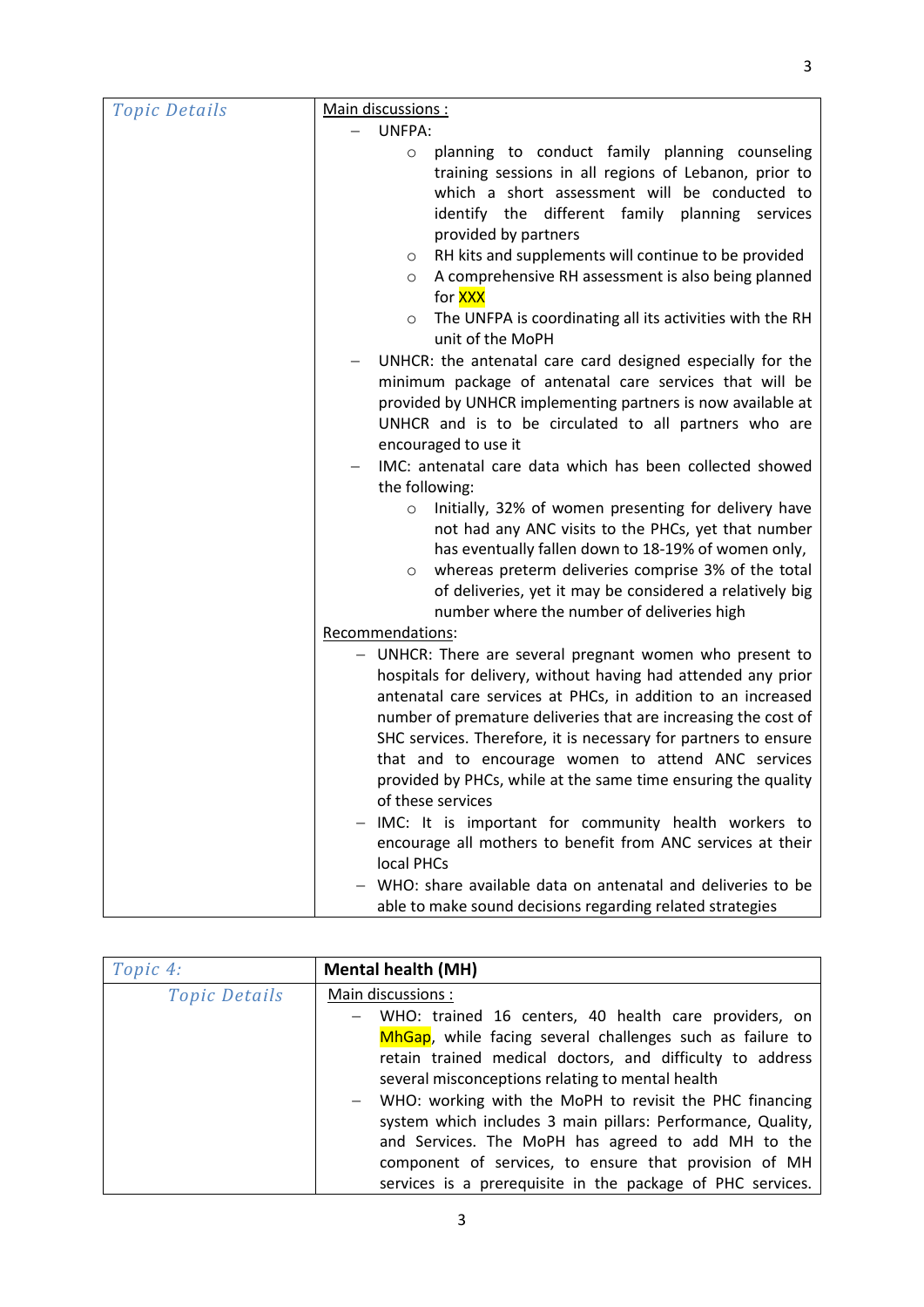| Therefore, there is a clear effort made by the MoPH to<br>integrate MH services within its PHC package<br>WHO: the UNRWA is planning on providing MhGap training to<br>its centers starting February 2014, for which the WHO is<br>providing technical support to                                                                                                                     |
|---------------------------------------------------------------------------------------------------------------------------------------------------------------------------------------------------------------------------------------------------------------------------------------------------------------------------------------------------------------------------------------|
| IMC: along with the MoPH and WHO is working on integrating<br>MH into the MoPH through a special MH unit, to build<br>capacities, provide continuous support to ongoing MH<br>activities, and to coordinate all relevant MH activities<br>IMC: providing MH case management services throughout<br>Lebanon, and planned training on MhGap in Labweh, Aarsal,<br>Hermel, and the North |
| Restart: still providing psychosocial support and psychotropic<br>$\overline{\phantom{0}}$<br>medication in mount Lebanon, Beirut, and the North<br>Recommendations:                                                                                                                                                                                                                  |
|                                                                                                                                                                                                                                                                                                                                                                                       |
| WHO: it is necessary to monitor the quality of mental health<br>services provided at centers and to tackle ways to retain<br>patients and keep them from visiting many PHCs at the same<br>time, where proper follow up and adequate care may be<br>compromised                                                                                                                       |
| IMC: it is important to take the capacity and the staffing of<br>PHCs in relevance to mental health, before rolling out any MH<br>training sessions, to ensure that these centers will be able to<br>sustainably provide MH services                                                                                                                                                  |
| MDM: it is beneficial to assign focal points at MH trained<br>centers to ensure and follow up the sustainability of MH<br>services in each of the trained centers                                                                                                                                                                                                                     |
| MAP: Linking between health care providers and MHPSS care<br>providers is helpful                                                                                                                                                                                                                                                                                                     |
| WHO: It is important that all MH services are also coordinated<br>with the MoPH for sustainability purposes                                                                                                                                                                                                                                                                           |

| Topic 5:             | <b>Nutrition</b>                                                                                                                                                                                                                                                                                                                                           |  |
|----------------------|------------------------------------------------------------------------------------------------------------------------------------------------------------------------------------------------------------------------------------------------------------------------------------------------------------------------------------------------------------|--|
| <b>Topic Details</b> | Main discussions :                                                                                                                                                                                                                                                                                                                                         |  |
|                      | UNHCR: a first draft of the Nutrition Assessment has been<br>produced in mid-January, and a final draft/results will be<br>shared early in February                                                                                                                                                                                                        |  |
|                      | <b>IOCC:</b>                                                                                                                                                                                                                                                                                                                                               |  |
|                      | Community screening activities of malnutrition and<br>$\circ$<br>Infant and Young Child Feeding (IYCF) practices are<br>taking place for 3-5 year olds throughout Lebanon,<br>and so far 12,981 children have been screened where<br>60 cases of Severe Acute Malnutrition (SAM) and 64<br>Moderate Acute Malnutrition (MAM) cases have been<br>identified |  |
|                      | So far, 38 cases of SAM with complications have been<br>$\circ$<br>admitted to hospitals, some of which have co-<br>morbidities such as cerebral palsy                                                                                                                                                                                                     |  |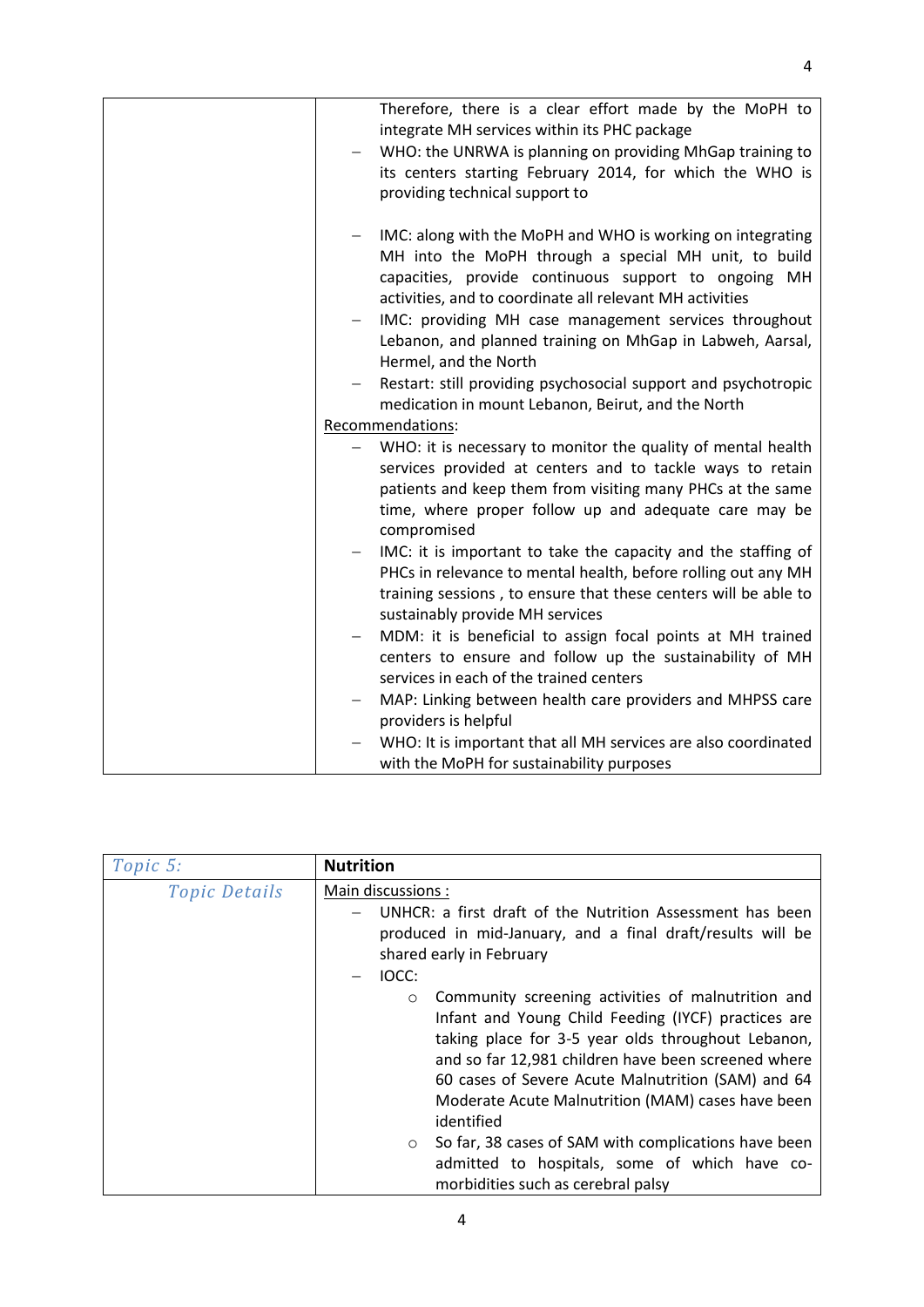|                              | $\circ$<br>well<br>$\circ$<br>nutrition related subjects<br>$\circ$<br>$\circ$<br>be made available when requested<br>$\circ$<br>undertaken | The IOCC will be changing its screening strategies,<br>where children living in ITSs will be screened first, and<br>in regions where cases of SAM and/or MAM are<br>found, the rest of the community shall be screened as<br>50 clinics have been trained and retrained on<br>management of malnutrition, and community health<br>educators are to be hired for intensified promotion of<br>Collaborating with the MoPH to issue a national<br>protocol on the treatment of malnutrition in Lebanon<br>Several forms screening, referral, and tracking of<br>malnutrition cases are available at the IOCC, and will<br>Individual counseling of mothers with difficulties in<br>breastfeeding and different IYCF issues is also being |
|------------------------------|---------------------------------------------------------------------------------------------------------------------------------------------|---------------------------------------------------------------------------------------------------------------------------------------------------------------------------------------------------------------------------------------------------------------------------------------------------------------------------------------------------------------------------------------------------------------------------------------------------------------------------------------------------------------------------------------------------------------------------------------------------------------------------------------------------------------------------------------------------------------------------------------|
| <b>Action Items:</b>         | Person responsible:                                                                                                                         | Deadline:                                                                                                                                                                                                                                                                                                                                                                                                                                                                                                                                                                                                                                                                                                                             |
| 1-Share the results of the   | UNHCR/UNICEF                                                                                                                                | February 2014                                                                                                                                                                                                                                                                                                                                                                                                                                                                                                                                                                                                                                                                                                                         |
| 2014<br>"Nutrition           |                                                                                                                                             |                                                                                                                                                                                                                                                                                                                                                                                                                                                                                                                                                                                                                                                                                                                                       |
| Assessment"                  |                                                                                                                                             |                                                                                                                                                                                                                                                                                                                                                                                                                                                                                                                                                                                                                                                                                                                                       |
| 2-Share list of trained PHCs |                                                                                                                                             |                                                                                                                                                                                                                                                                                                                                                                                                                                                                                                                                                                                                                                                                                                                                       |
| and SHCs on malnutrition     | <b>IOCC</b>                                                                                                                                 | January 2014                                                                                                                                                                                                                                                                                                                                                                                                                                                                                                                                                                                                                                                                                                                          |
| management, in addition      |                                                                                                                                             |                                                                                                                                                                                                                                                                                                                                                                                                                                                                                                                                                                                                                                                                                                                                       |
| to names and contact info    |                                                                                                                                             |                                                                                                                                                                                                                                                                                                                                                                                                                                                                                                                                                                                                                                                                                                                                       |
| of focal points              |                                                                                                                                             |                                                                                                                                                                                                                                                                                                                                                                                                                                                                                                                                                                                                                                                                                                                                       |

| Topic 6:             | <b>Activity Info Tool (AIT)</b>                                                                                                                                                                                                                                                                                                                                                                                                                                                                                                                                                                                                                                                                                                                                                                                                                                                                                                                                            |  |
|----------------------|----------------------------------------------------------------------------------------------------------------------------------------------------------------------------------------------------------------------------------------------------------------------------------------------------------------------------------------------------------------------------------------------------------------------------------------------------------------------------------------------------------------------------------------------------------------------------------------------------------------------------------------------------------------------------------------------------------------------------------------------------------------------------------------------------------------------------------------------------------------------------------------------------------------------------------------------------------------------------|--|
| <b>Topic Details</b> | Main discussions :<br>UNHCR: all agencies that have received RRP6 funds, and those<br>who are also outside of the RRP6 scheme, are asked to report<br>on their sector indicators through the Activity Info Tool<br>IMC: raises concerns on differences in age grouping between<br>the UNHCR's HIS reporting system for health, and the<br>UNHCR's AIT, which may make it challenging to report to 2<br>different tools<br>Recommendations:<br>MDM:<br>It is important to seek the consultation of INGOs in<br>$\circ$<br>the process of establishing indicators for such tools in<br>order to have them comply with reporting<br>It is necessary to clearly separate between "RRP6<br>$\circ$<br>partners" and "non-RRP6 partners" to ensure that<br>non-RRP6 activities are not mistakenly considered as<br>part of the RRP6<br>The central health working group should compile all<br>$\circ$<br>its concerns regarding the AIT and submit it to<br>relevant individuals |  |
| <b>Action Items:</b> | Deadline:<br>Person responsible:                                                                                                                                                                                                                                                                                                                                                                                                                                                                                                                                                                                                                                                                                                                                                                                                                                                                                                                                           |  |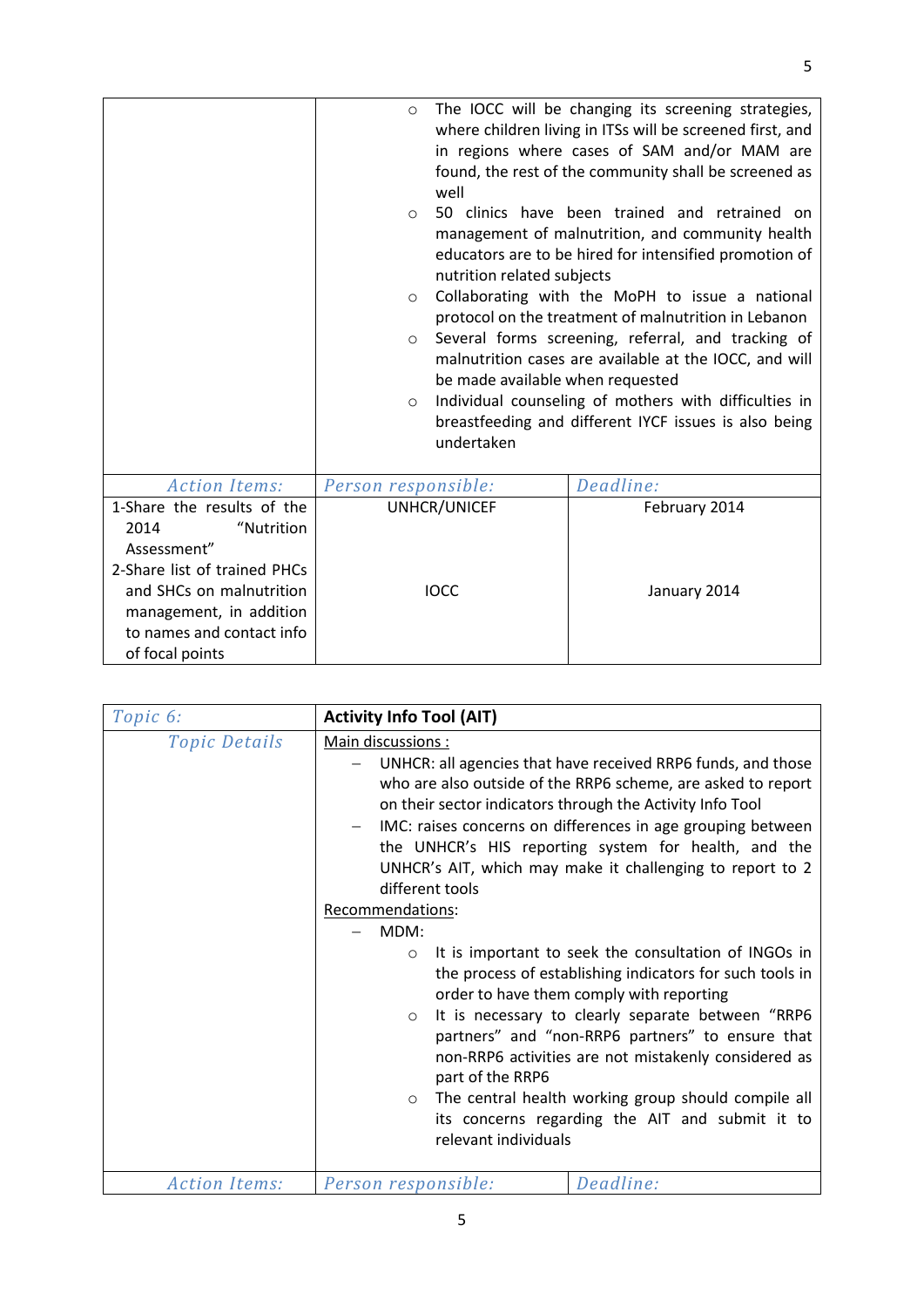| Compile all AIT relevant    |              |                     |
|-----------------------------|--------------|---------------------|
| concerns and submit to the  | <b>UNHCR</b> | <b>January 2014</b> |
| <b>RRP6/AIT</b><br>steering |              |                     |
| committee                   |              |                     |

| Topic 6:                                                                              | <b>Global Fund Initiative</b>                                                                                                                                                                                                                                                                                                                                                                                                                                                                                                                                                                                                                                                                 |               |
|---------------------------------------------------------------------------------------|-----------------------------------------------------------------------------------------------------------------------------------------------------------------------------------------------------------------------------------------------------------------------------------------------------------------------------------------------------------------------------------------------------------------------------------------------------------------------------------------------------------------------------------------------------------------------------------------------------------------------------------------------------------------------------------------------|---------------|
| <b>Topic Details</b>                                                                  | Main discussions:<br>UNDP:<br>the Global Initiative Fund for Malaria, TB, and HIV is<br>$\circ$<br>resetting its targets regionally for March 2014 to<br>make funds available for crisis and emergencies, to<br>cover projects or initiatives that are not usually<br>eligible for this fund<br>UNDP and the RCO are to resource and contract<br>$\circ$<br>consultants to draft a proposal in this regard<br>The health sector is requested to draft the proposal's<br>$\circ$<br>section on health in terms of health needs and gaps<br>that may be covered by such funds<br>The WHO, MoSA, IOM, IMC, and MdM volunteer to draft the<br>health sector section of the global Fund Initiative |               |
| <b>Action Items:</b>                                                                  | Person responsible:                                                                                                                                                                                                                                                                                                                                                                                                                                                                                                                                                                                                                                                                           | Deadline:     |
| Meet and draft the health<br>sector section of the Global<br>Fund Initiative proposal | UNDP, WHO, MoSA, IOM, IMC,<br>MdM                                                                                                                                                                                                                                                                                                                                                                                                                                                                                                                                                                                                                                                             | February 2014 |

| Topic 6:             | <b>AOB</b>                                                                                           |  |  |  |
|----------------------|------------------------------------------------------------------------------------------------------|--|--|--|
| <i>Topic Details</i> | Main discussions :                                                                                   |  |  |  |
|                      | UNHCR:                                                                                               |  |  |  |
|                      | contracted with GlobeMed, a third party private<br>$\circ$                                           |  |  |  |
|                      | insurance company, to handle the admission of                                                        |  |  |  |
|                      | displaced Syrians to secondary and tertiary health                                                   |  |  |  |
|                      | care centers                                                                                         |  |  |  |
|                      | GlobeMed is provided with a comprehensive list of<br>$\circ$                                         |  |  |  |
|                      | Syrians registered with the UNHCR and eligible to be                                                 |  |  |  |
|                      | covered for secondary and tertiary health care                                                       |  |  |  |
|                      | services                                                                                             |  |  |  |
|                      | Once life-threatening conditions are claimed, the cost<br>$\circ$                                    |  |  |  |
|                      | of services of estimated upfront, and claims are                                                     |  |  |  |
|                      | evaluated based on the vulnerability of cases<br>Normally, 75% of the cost of services is covered by |  |  |  |
|                      | $\circ$<br>the UNHCR, unless the admitted patient claims that                                        |  |  |  |
|                      | he/she is unable to cover the remaining 25%, based                                                   |  |  |  |
|                      | on which the UNHCR assesses cases individually and                                                   |  |  |  |
|                      | either increases the coverage to 90%, waives the 25%                                                 |  |  |  |
|                      | completely, or does not change its requirements                                                      |  |  |  |
|                      | Recommendations:                                                                                     |  |  |  |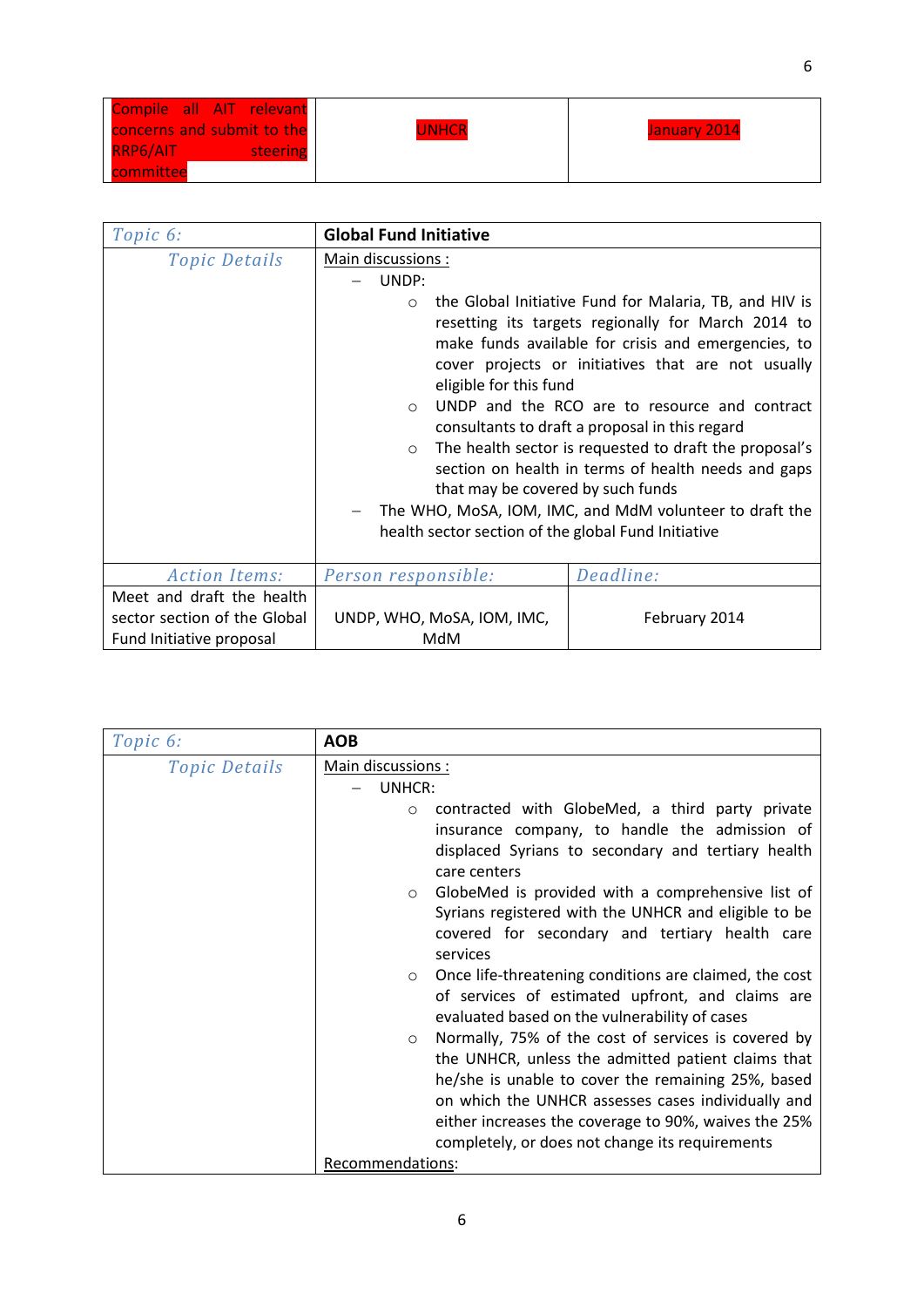|                                                        | MDM and WHO: agree that the central health working group<br>lacks information regarding WWWW of services provided by<br>different partners, essentially to boost the role of the central<br>health working group in making strategic decisions instead of<br>dwelling into the details of implementation<br>WHO: it is important that all health related forms, brochures,<br>lists of trained/designated health care centers, cost of training<br>are shared with all partners, and this may be done by creating<br>a shared forum such as a DropBox |                                                                                                                                                                                                  |  |  |  |
|--------------------------------------------------------|-------------------------------------------------------------------------------------------------------------------------------------------------------------------------------------------------------------------------------------------------------------------------------------------------------------------------------------------------------------------------------------------------------------------------------------------------------------------------------------------------------------------------------------------------------|--------------------------------------------------------------------------------------------------------------------------------------------------------------------------------------------------|--|--|--|
|                                                        |                                                                                                                                                                                                                                                                                                                                                                                                                                                                                                                                                       |                                                                                                                                                                                                  |  |  |  |
|                                                        | advices the<br>MDM:                                                                                                                                                                                                                                                                                                                                                                                                                                                                                                                                   | UNHCR to evaluate<br>GlobeMed's<br>administration of services/coverage within a 6 months'<br>timeframe, to ensure that adequate secondary and tertiary<br>health care coverage is being attained |  |  |  |
| <b>Action Items:</b>                                   | Person responsible:                                                                                                                                                                                                                                                                                                                                                                                                                                                                                                                                   | Deadline:                                                                                                                                                                                        |  |  |  |
| <b>Share GlobeMed SOPs with</b><br>all health partners | <b>UNHCR</b>                                                                                                                                                                                                                                                                                                                                                                                                                                                                                                                                          | January 2014                                                                                                                                                                                     |  |  |  |